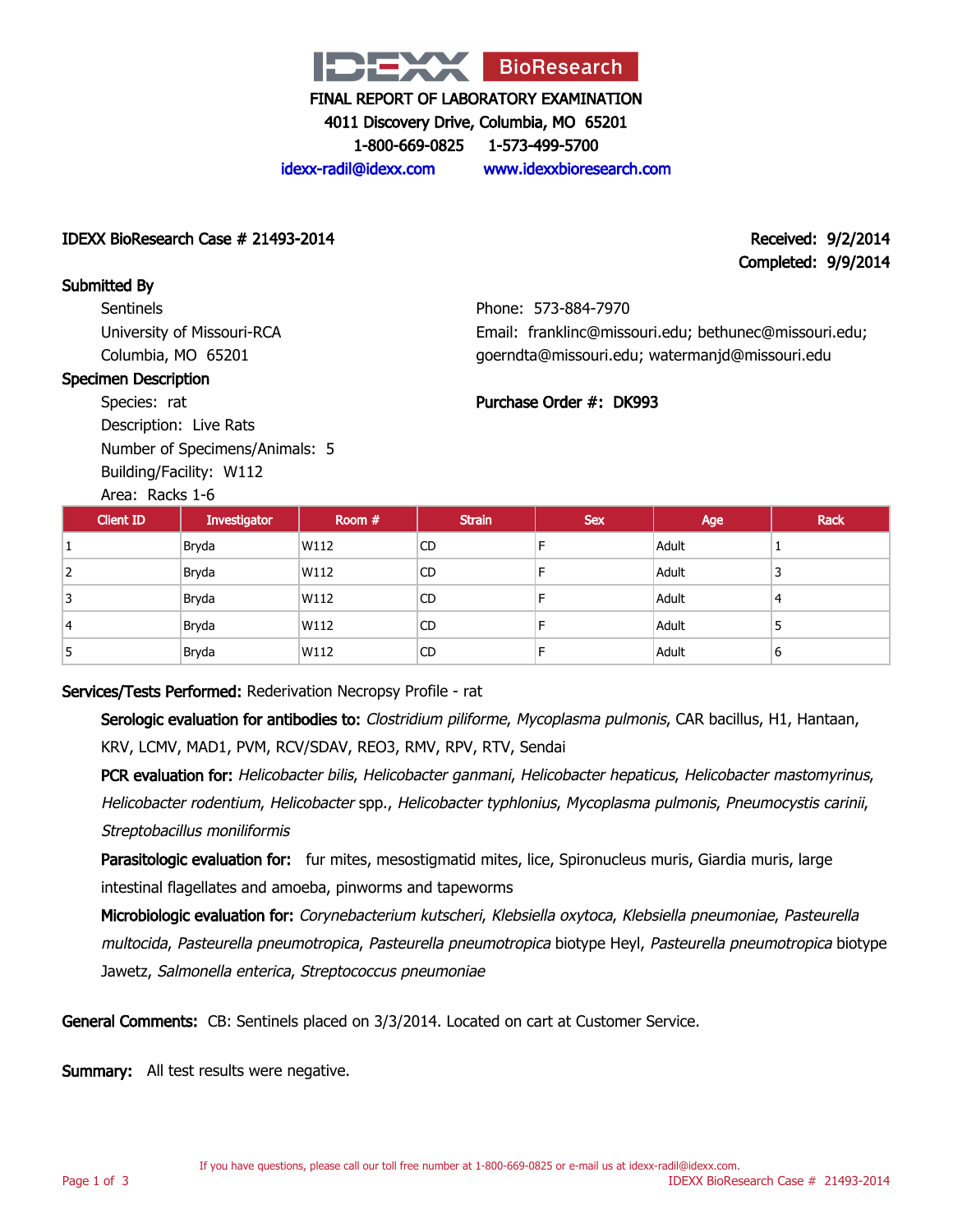# **NECROPSY**

No gross lesions were detected in any of the body systems and organs examined.

#### SEROLOGY SUMMARY

|                              | $\mathbf 1$    | $\overline{2}$ | 3              | $\overline{\mathbf{4}}$ | 5            |
|------------------------------|----------------|----------------|----------------|-------------------------|--------------|
| <b>CAR bacillus</b>          | $\blacksquare$ | ۰              | $\blacksquare$ | ۰                       |              |
| <b>Hantaan</b>               |                | -              |                |                         |              |
| <b>LCMV</b>                  |                |                |                |                         |              |
| Mycoplasma pulmonis          |                |                |                |                         |              |
| MAD1                         |                |                |                |                         |              |
| <b>RPV</b>                   | $\blacksquare$ | $\blacksquare$ | $\blacksquare$ | $\blacksquare$          |              |
| <b>RMV</b>                   |                |                |                |                         |              |
| <b>KRV</b>                   |                | -              |                |                         |              |
| H1                           |                |                |                |                         |              |
| <b>PVM</b>                   |                | ۰              |                | ۰                       |              |
| <b>RCV/SDAV</b>              |                | $\blacksquare$ |                |                         | ${\sf NS}$   |
| REO <sub>3</sub>             |                |                |                |                         |              |
| <b>RTV</b>                   |                |                |                |                         |              |
| Sendai                       |                |                |                |                         |              |
| <b>Clostridium piliforme</b> | $\blacksquare$ | $\blacksquare$ | $\blacksquare$ | $\blacksquare$          |              |
| Rat IgG                      | $\mathsf{N}$   | N              | N              | N                       | $\mathsf{N}$ |

Legend:  $+$  = positive  $-$  = negative blank = test not performed EQ = equivocal HE = hemolysis precluded testing I = insufficient W = weak positive WB = Western Blot confirmatory analysis pending NS = non-specific reactivity N = normal IgG L = less than normal IgG

# PCR EVALUATION

| oral swab                    | 1 | $\overline{2}$ | 3 | $\boldsymbol{4}$        | 5 |
|------------------------------|---|----------------|---|-------------------------|---|
| Mycoplasma pulmonis          |   |                |   |                         |   |
| Streptobacillus moniliformis |   |                |   |                         |   |
|                              |   |                |   |                         |   |
| feces                        | 1 | $\overline{2}$ | 3 | $\overline{\mathbf{4}}$ | 5 |
| Helicobacter spp.            |   |                |   |                         |   |
| Helicobacter bilis           |   |                |   |                         |   |
| Helicobacter ganmani         |   |                |   |                         |   |
| Helicobacter hepaticus       |   |                |   |                         |   |
| Helicobacter mastomyrinus    |   |                |   |                         |   |
| Helicobacter rodentium       |   |                |   |                         |   |
| Helicobacter typhlonius      |   |                |   |                         |   |

| Pneumocystis carinii | - |  |  |
|----------------------|---|--|--|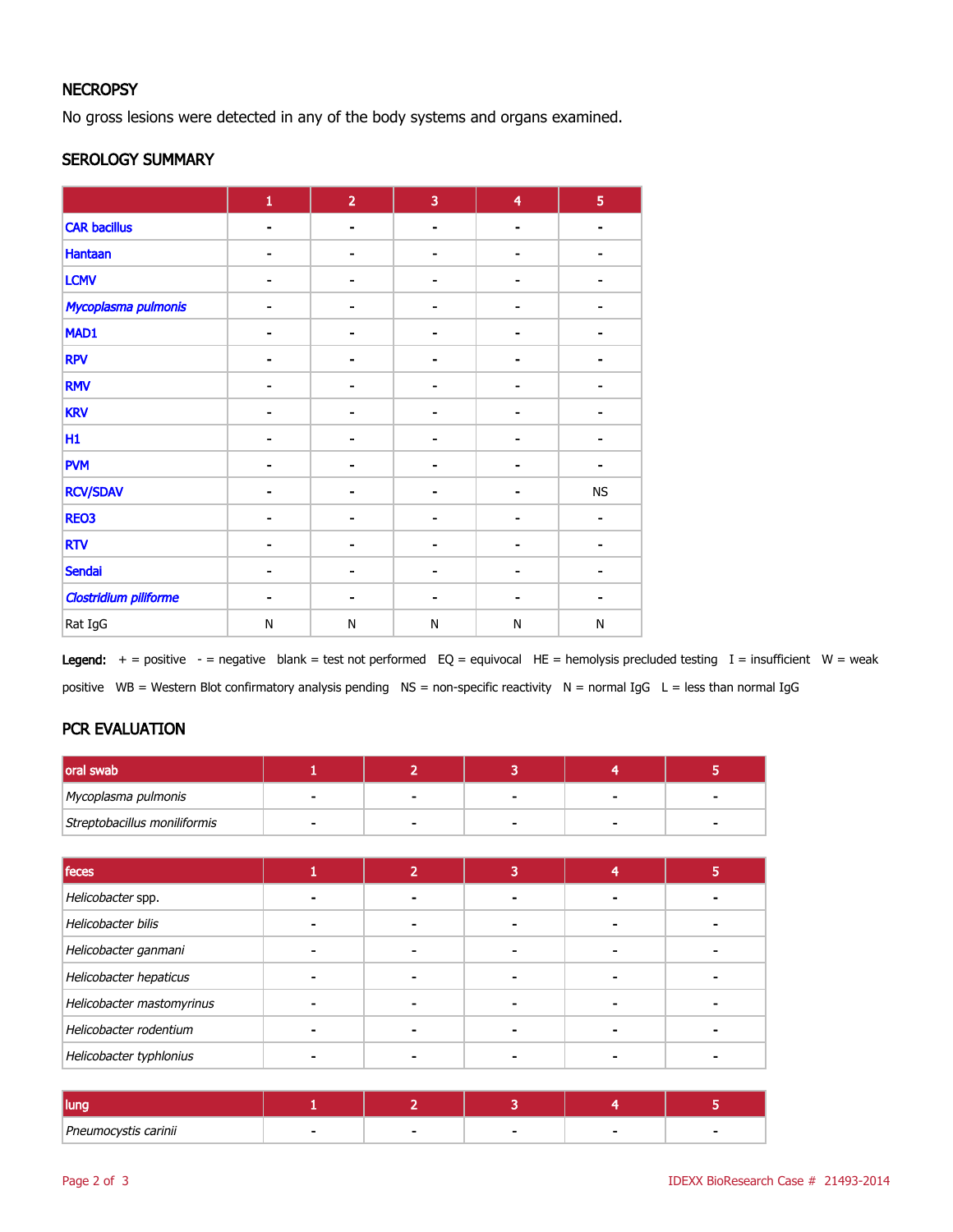Legend:  $+$  = positive  $-$  = negative id:id = pooled sample range id+id+id = non-range pooled sample NT or blank = no test performed wps = weak positive

Comments: All samples are first tested by the Helicobacter spp. PCR assay which is a generic Helicobacter PCR assay that detects all bacteria in the Helicobacter genus. Samples testing negative on this assay are reported negative for Helicobacter spp. and all species-specific helicobacters. Samples testing positive on the Helicobacter spp. assay are retested with the Helicobacter spp. assay and tested with the species-specific helicobacter PCR assays.

#### **PARASITOLOGY**

| nnr |  |  |  |
|-----|--|--|--|

## **MICROBIOLOGY**

| cecum                 |   |   |  |
|-----------------------|---|---|--|
| Klebsiella oxytoca    |   |   |  |
| Klebsiella pneumoniae | - | ۰ |  |
| Salmonella enterica   |   |   |  |

| nasopharynx                                 | 2 | 3 |  |
|---------------------------------------------|---|---|--|
| Corynebacterium kutscheri                   |   |   |  |
| Pasteurella multocida                       |   |   |  |
| Pasteurella pneumotropica                   |   |   |  |
| Pasteurella pneumotropica<br>biotype Heyl   |   |   |  |
| Pasteurella pneumotropica<br>biotype Jawetz |   |   |  |
| Streptococcus pneumoniae                    |   |   |  |

Legend:  $+$  = agent recovered  $-$  = agent not recovered blank = test not performed  $n = no$  growth  $p =$  Proteus overgrowth, which may interfere with the identification of other bacteria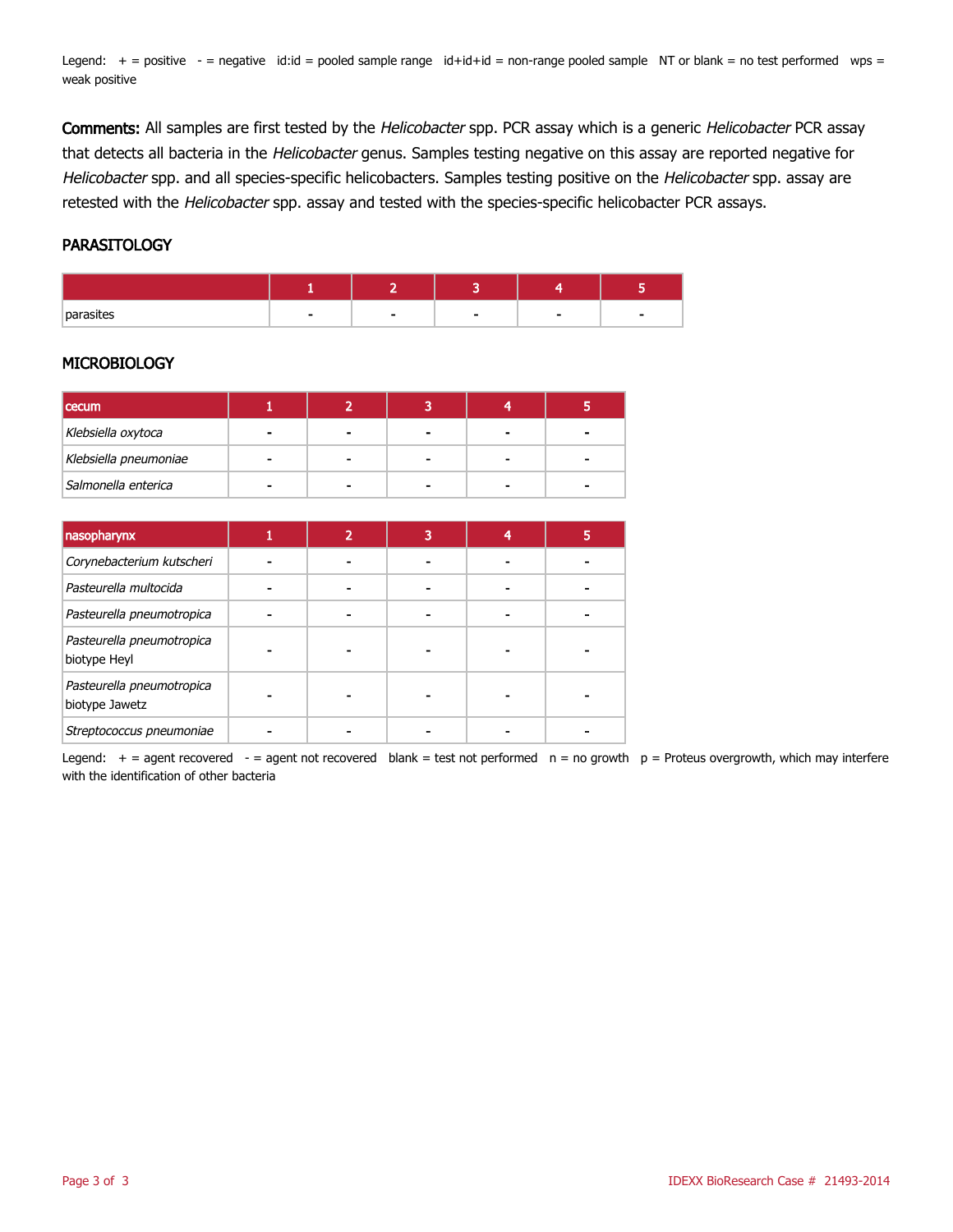

4011 Discovery Drive, Columbia, MO 65201

1-800-669-0825 1-573-499-5700

idexx-radil@idexx.com www.idexxbioresearch.com

IDEXX BioResearch Case # 21490-2014 Received: 9/2/2014

Completed: 9/4/2014

# Submitted By **Sentinels** University of Missouri-RCA Columbia, MO 65201

Phone: 573-884-7970 Email: franklinc@missouri.edu; bethunec@missouri.edu; goerndta@missouri.edu; watermanjd@missouri.edu

Purchase Order #: DK993

# Specimen Description

Species: rat Description: Swabs

Number of Specimens/Animals: 2

Building/Facility: W112

| <b>Client ID</b> | <b>Addl ID</b> | Investigator | l Room # | <b>Rack</b> |
|------------------|----------------|--------------|----------|-------------|
| ╭<br>◡           | Rats           | Bryda        | W112     | $1$ and $3$ |
| D                | Rats           | Bryda        | W112     | $4-6$       |

Services/Tests Performed: Fur Mite - PCR

General Comments: CB: Swabs for quarterly fur mite PCR. C is racks 1 and 3, D is racks 4-6.Located at Customer Service.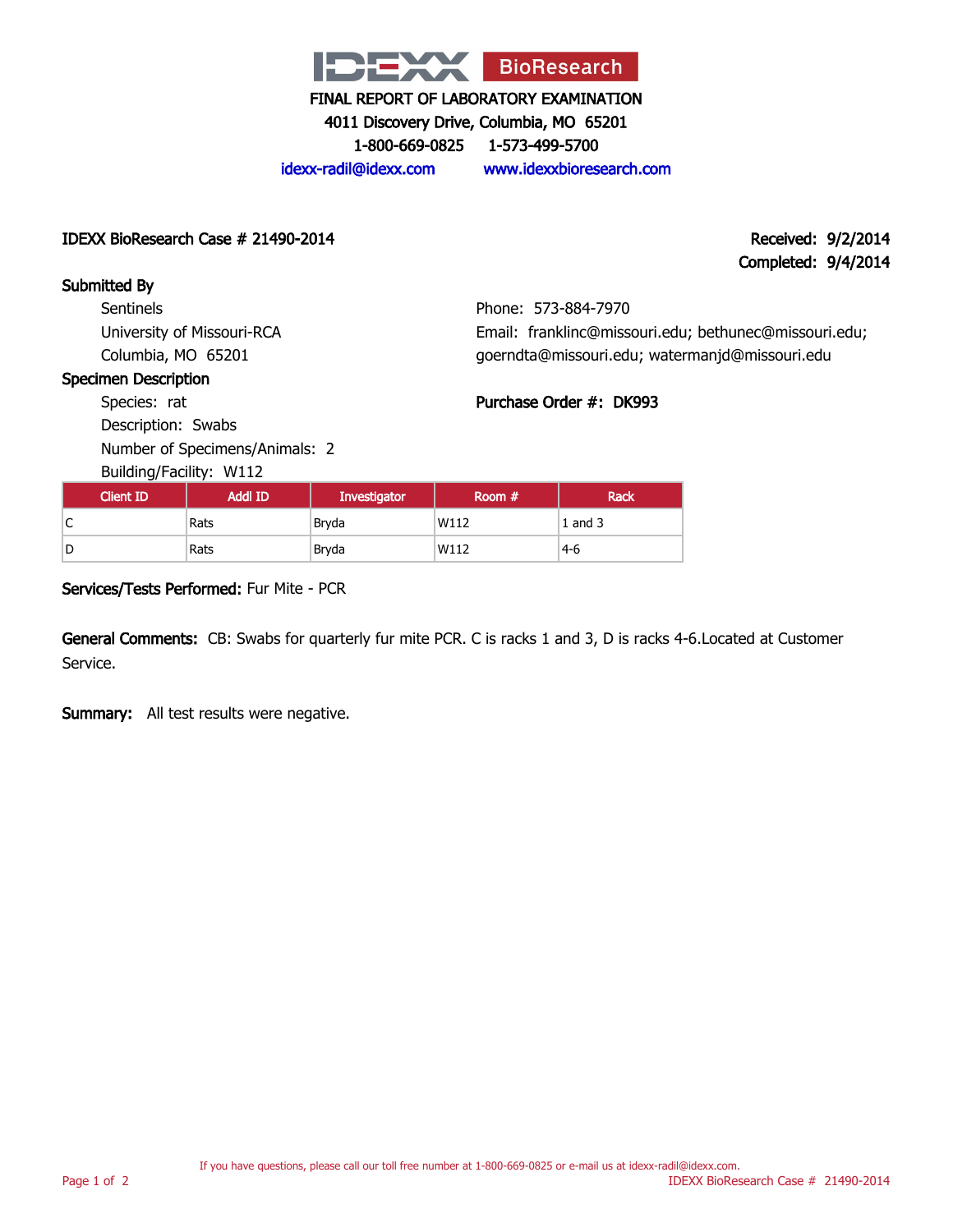## PCR EVALUATION

| skin swab        |   |  |
|------------------|---|--|
| Myocoptes        |   |  |
| Radfordia/Myobia | - |  |

Legend:  $+$  = positive  $-$  = negative id:id = pooled sample range id+id+id = non-range pooled sample NT or blank = no test performed wps = weak positive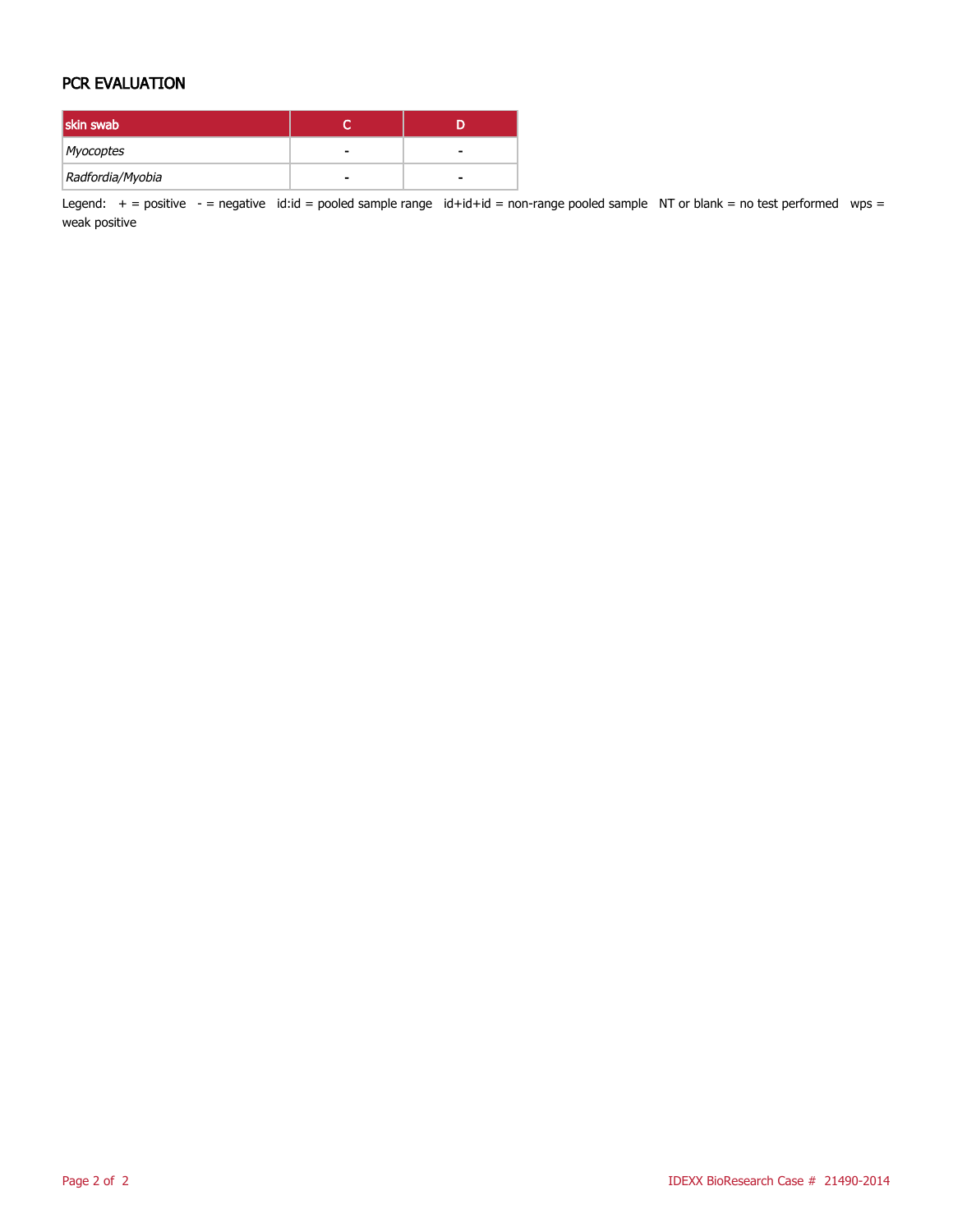

4011 Discovery Drive, Columbia, MO 65201

1-800-669-0825 1-573-499-5700

Phone: 573-884-7970

Purchase Order #: DK993

Email: franklinc@missouri.edu; bethunec@missouri.edu; goerndta@missouri.edu; watermanjd@missouri.edu

idexx-radil@idexx.com www.idexxbioresearch.com

IDEXX BioResearch Case # 21492-2014 Received: 9/2/2014

Completed: 9/8/2014

Submitted By **Sentinels** University of Missouri-RCA Columbia, MO 65201

# Specimen Description

Species: rat Description: Live Rat Number of Specimens/Animals: 1 Building/Facility: W113

Area: Rack 1

| <b>TD</b><br>Ш | <b>Client ID</b> | Investigator | <b>Room #</b> | <b>Strain</b> | Cov<br>يمتحب | Aae   | Rack |
|----------------|------------------|--------------|---------------|---------------|--------------|-------|------|
|                |                  | Bryda        | W113          | $\sim$<br>ᅛ   |              | Adult |      |

Services/Tests Performed: Rederivation Necropsy Profile - rat

Serologic evaluation for antibodies to: Clostridium piliforme, Mycoplasma pulmonis, CAR bacillus, H1, Hantaan, KRV, LCMV, MAD1, PVM, RCV/SDAV, REO3, RMV, RPV, RTV, Sendai

PCR evaluation for: Helicobacter bilis, Helicobacter ganmani, Helicobacter hepaticus, Helicobacter mastomyrinus, Helicobacter rodentium, Helicobacter spp., Helicobacter typhlonius, Mycoplasma pulmonis, Pneumocystis carinii, Streptobacillus moniliformis

Parasitologic evaluation for: fur mites, mesostigmatid mites, lice, Spironucleus muris, Giardia muris, large intestinal flagellates and amoeba, pinworms and tapeworms

Microbiologic evaluation for: Corynebacterium kutscheri, Klebsiella oxytoca, Klebsiella pneumoniae, Pasteurella multocida, Pasteurella pneumotropica, Pasteurella pneumotropica biotype Heyl, Pasteurella pneumotropica biotype Jawetz, Salmonella enterica, Streptococcus pneumoniae

General Comments: CB: Sentinels placed on 3/3/2014. Located on cart at Customer Service.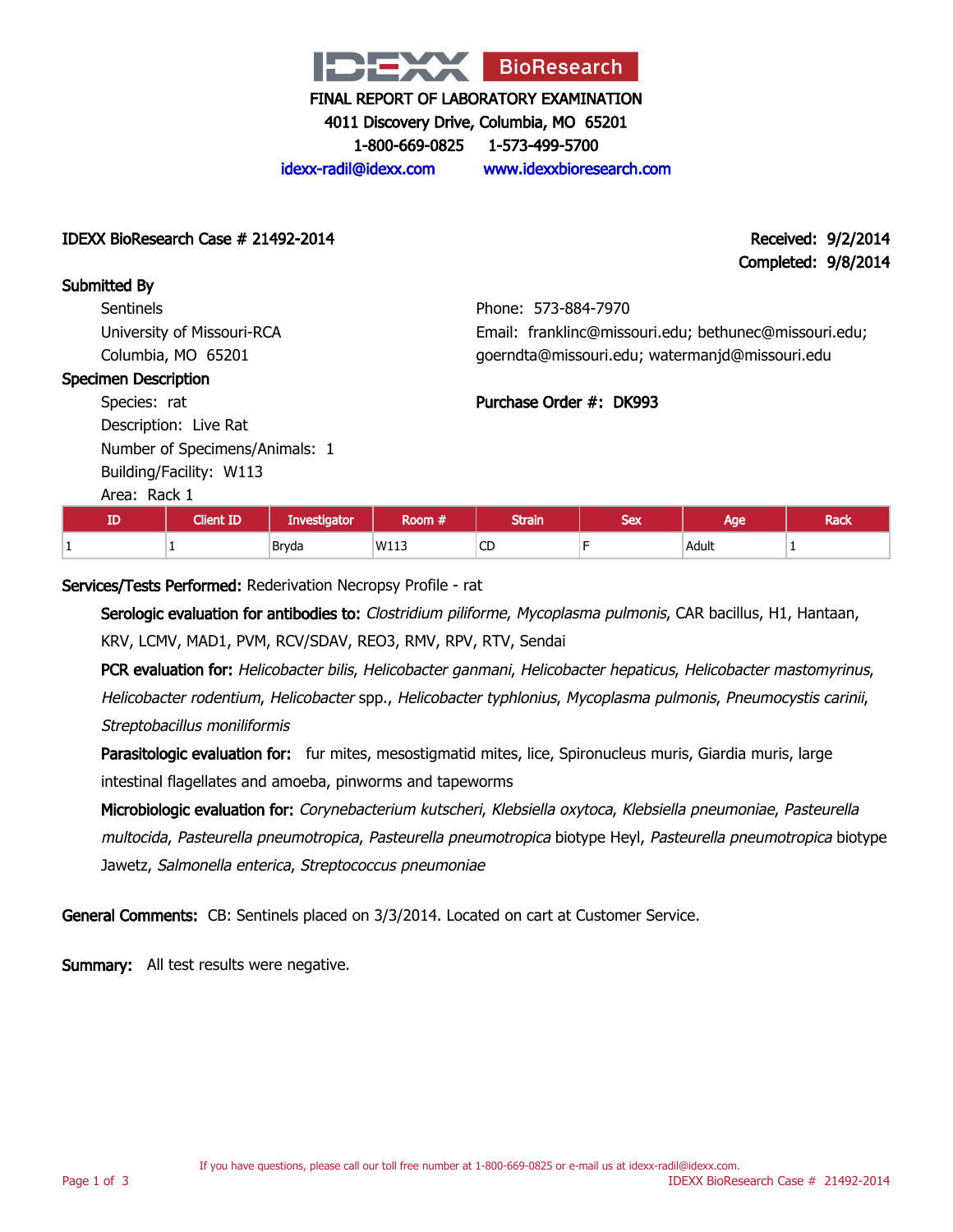# **NECROPSY**

No gross lesions were detected in any of the body systems and organs examined.

#### SEROLOGY SUMMARY

|                       | 1 |
|-----------------------|---|
| <b>CAR bacillus</b>   |   |
| <b>Hantaan</b>        |   |
| <b>LCMV</b>           |   |
| Mycoplasma pulmonis   |   |
| MAD1                  |   |
| <b>RPV</b>            |   |
| <b>RMV</b>            |   |
| <b>KRV</b>            |   |
| Н1                    |   |
| <b>PVM</b>            |   |
| <b>RCV/SDAV</b>       |   |
| <b>REO3</b>           |   |
| <b>RTV</b>            |   |
| <b>Sendai</b>         |   |
| Clostridium piliforme |   |
| Rat IgG               | Ν |

Legend:  $+$  = positive - = negative blank = test not performed EQ = equivocal HE = hemolysis precluded testing I = insufficient W = weak positive WB = Western Blot confirmatory analysis pending NS = non-specific reactivity N = normal IgG L = less than normal IgG

# PCR EVALUATION

| loral swab                   |   |
|------------------------------|---|
| Mycoplasma pulmonis          | - |
| Streptobacillus moniliformis | - |

| feces                     |  |
|---------------------------|--|
| Helicobacter spp.         |  |
| Helicobacter bilis        |  |
| Helicobacter ganmani      |  |
| Helicobacter hepaticus    |  |
| Helicobacter mastomyrinus |  |
| Helicobacter rodentium    |  |
| Helicobacter typhlonius   |  |

| <b>Ilung</b>         |  |
|----------------------|--|
| Pneumocystis carinii |  |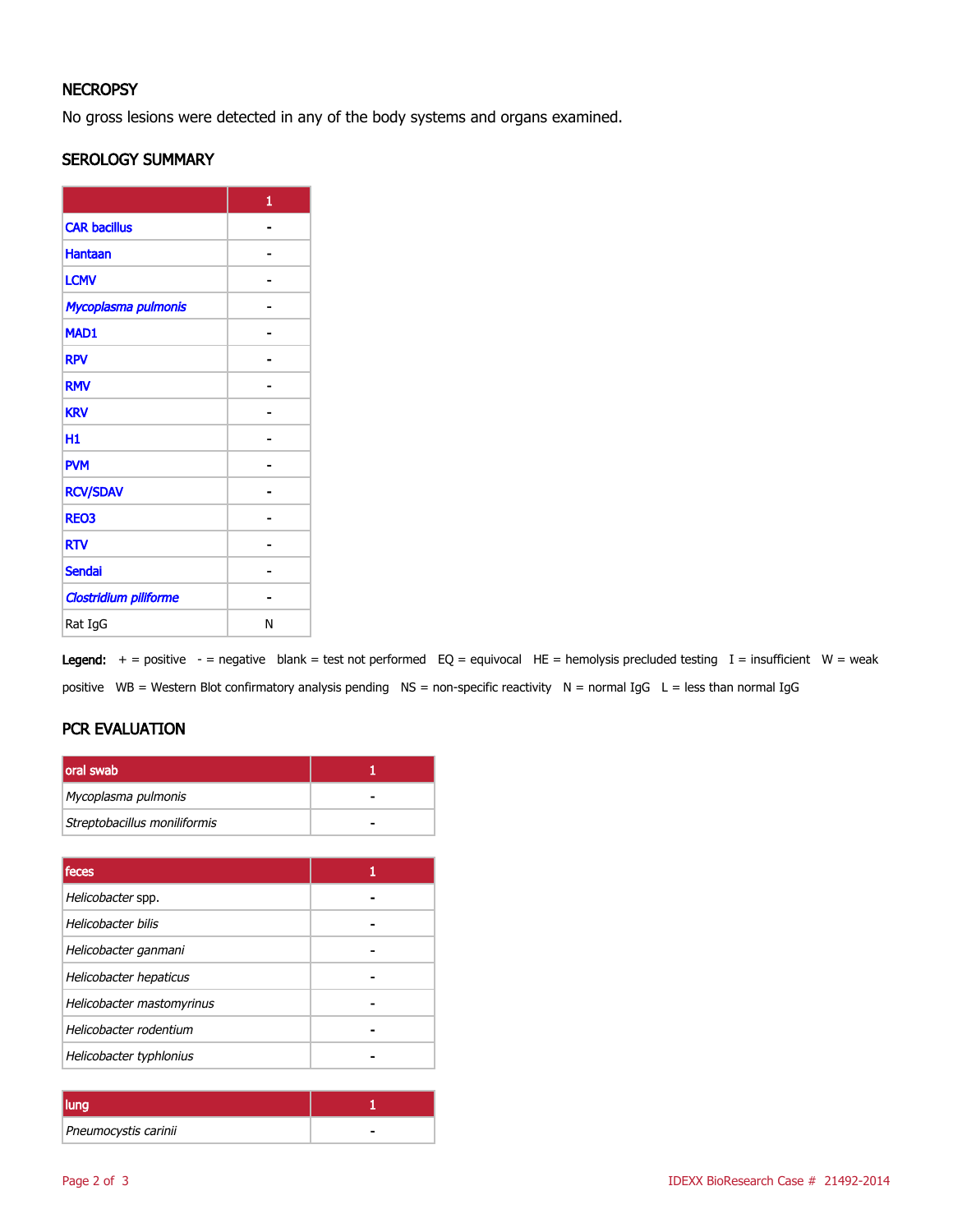Legend:  $+$  = positive  $-$  = negative id:id = pooled sample range id+id+id = non-range pooled sample NT or blank = no test performed wps = weak positive

Comments: All samples are first tested by the Helicobacter spp. PCR assay which is a generic Helicobacter PCR assay that detects all bacteria in the Helicobacter genus. Samples testing negative on this assay are reported negative for Helicobacter spp. and all species-specific helicobacters. Samples testing positive on the Helicobacter spp. assay are retested with the Helicobacter spp. assay and tested with the species-specific helicobacter PCR assays.

#### **PARASITOLOGY**

| parasites |  |
|-----------|--|

#### **MICROBIOLOGY**

| cecum                 |  |
|-----------------------|--|
| Klebsiella oxytoca    |  |
| Klebsiella pneumoniae |  |
| Salmonella enterica   |  |

| nasopharynx                                 | 1 |
|---------------------------------------------|---|
| Corynebacterium kutscheri                   |   |
| Pasteurella multocida                       |   |
| Pasteurella pneumotropica                   |   |
| Pasteurella pneumotropica<br>biotype Heyl   |   |
| Pasteurella pneumotropica<br>biotype Jawetz |   |
| Streptococcus pneumoniae                    |   |

Legend:  $+$  = agent recovered - = agent not recovered blank = test not performed  $n = no$  growth  $p =$  Proteus overgrowth, which may interfere with the identification of other bacteria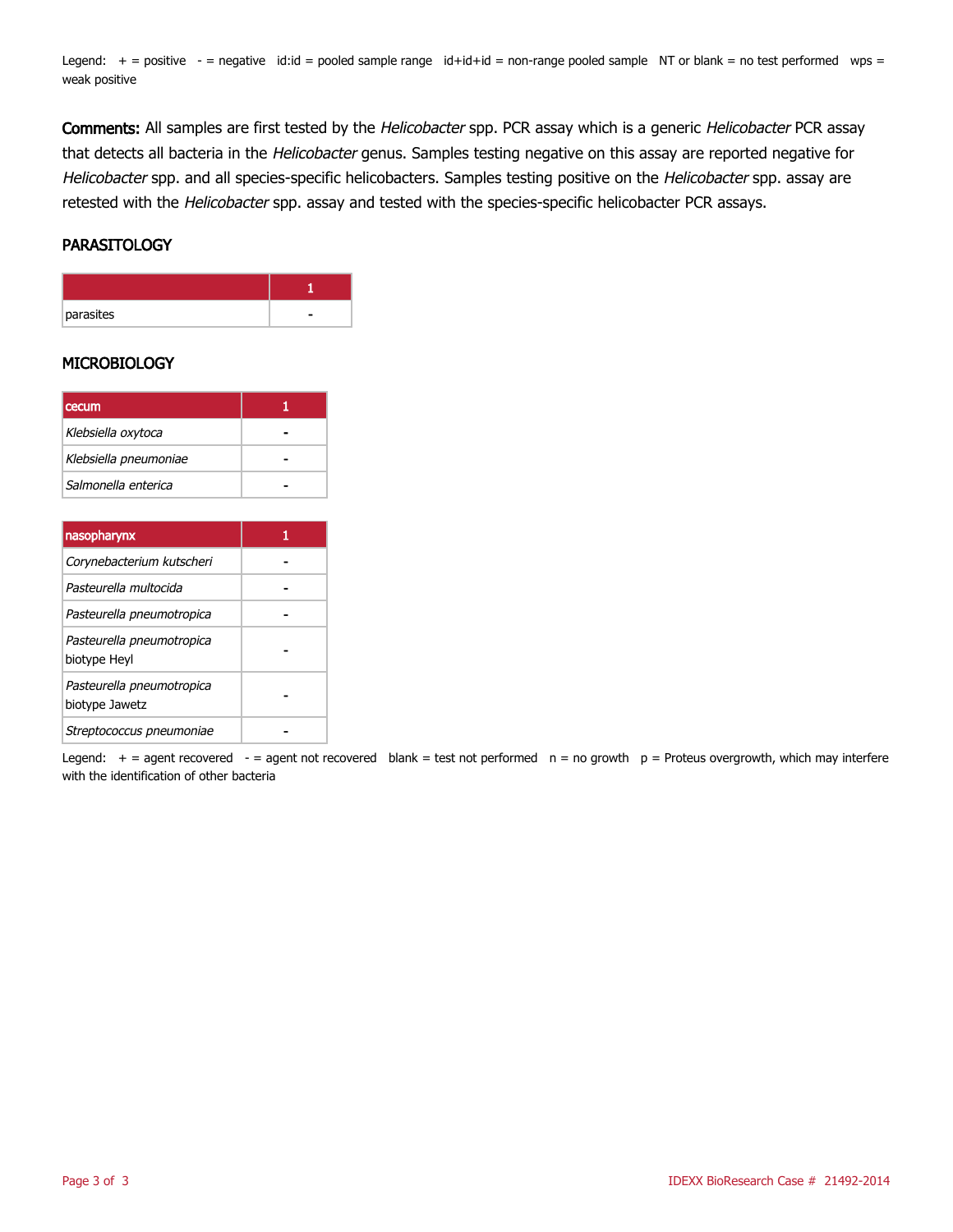

4011 Discovery Drive, Columbia, MO 65201

1-800-669-0825 1-573-499-5700

Phone: 573-884-7970

Purchase Order #: DK993

Email: franklinc@missouri.edu; bethunec@missouri.edu; goerndta@missouri.edu; watermanjd@missouri.edu

idexx-radil@idexx.com www.idexxbioresearch.com

#### IDEXX BioResearch Case # 21495-2014 Received: 9/2/2014

# Completed: 9/8/2014

Submitted By **Sentinels** University of Missouri-RCA Columbia, MO 65201

#### Specimen Description

Species: rat Description: Live Rats Number of Specimens/Animals: 2 Building/Facility: W114

Area: Racks 1-2

| Area: Racks I-2  |                     |          |               |            |       |      |
|------------------|---------------------|----------|---------------|------------|-------|------|
| <b>Client ID</b> | <b>Investigator</b> | Room $#$ | <b>Strain</b> | <b>Sex</b> | Age   | Rack |
|                  | Bryda               | W114     | <b>CD</b>     |            | Adult |      |
|                  | Bryda               | W114     | <b>CD</b>     |            | Adult |      |

Services/Tests Performed: Rederivation Necropsy Profile - rat

Serologic evaluation for antibodies to: Clostridium piliforme, Mycoplasma pulmonis, CAR bacillus, H1, Hantaan, KRV, LCMV, MAD1, PVM, RCV/SDAV, REO3, RMV, RPV, RTV, Sendai

PCR evaluation for: Helicobacter bilis, Helicobacter ganmani, Helicobacter hepaticus, Helicobacter mastomyrinus, Helicobacter rodentium, Helicobacter spp., Helicobacter typhlonius, Mycoplasma pulmonis, Pneumocystis carinii, Streptobacillus moniliformis

Parasitologic evaluation for: fur mites, mesostigmatid mites, lice, Spironucleus muris, Giardia muris, large intestinal flagellates and amoeba, pinworms and tapeworms

Microbiologic evaluation for: Corynebacterium kutscheri, Klebsiella oxytoca, Klebsiella pneumoniae, Pasteurella multocida, Pasteurella pneumotropica, Pasteurella pneumotropica biotype Heyl, Pasteurella pneumotropica biotype Jawetz, Salmonella enterica, Streptococcus pneumoniae

General Comments: CB: Sentinels placed on 3/3/2014. Located on cart at Customer Service.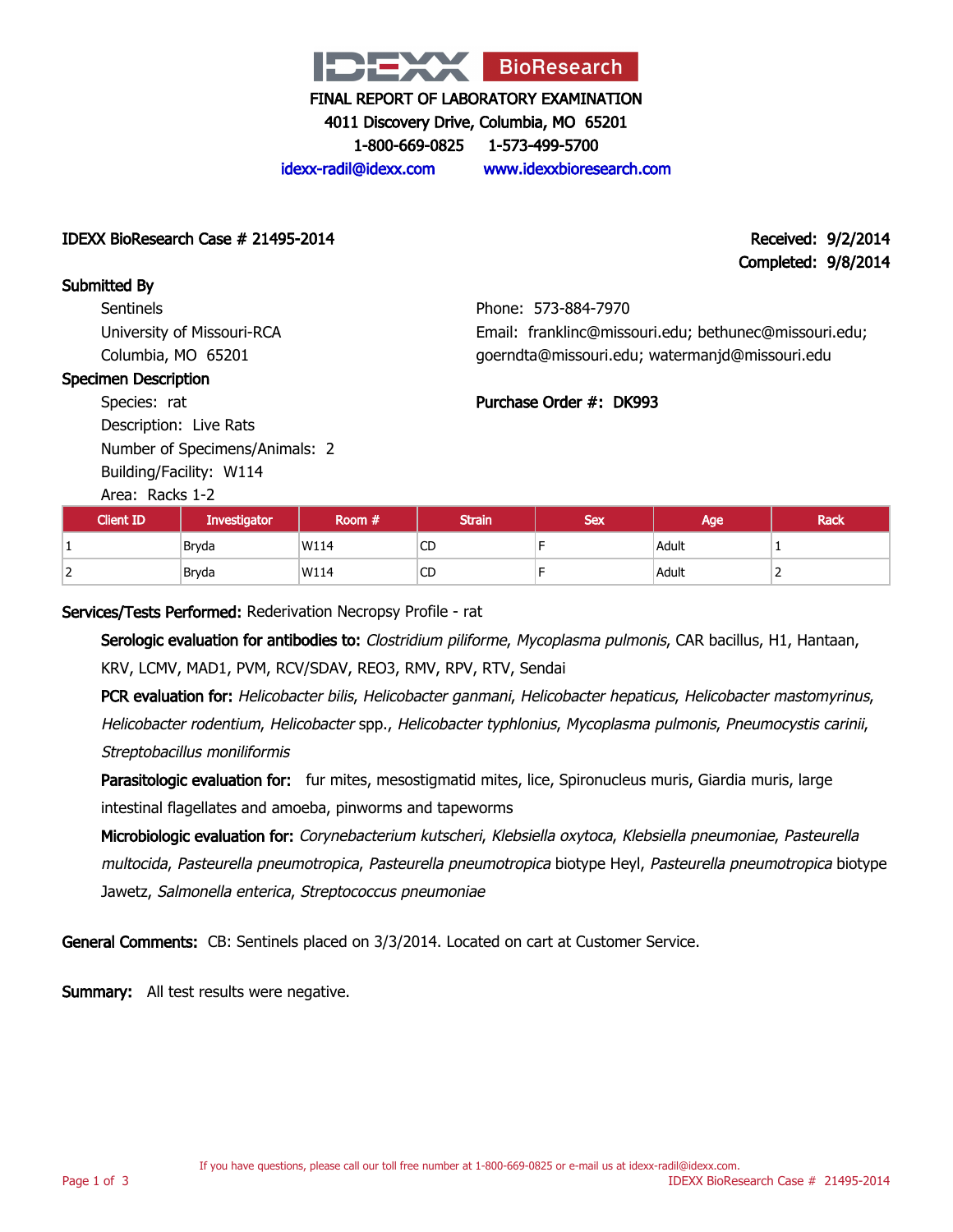# **NECROPSY**

No gross lesions were detected in any of the body systems and organs examined.

#### SEROLOGY SUMMARY

|                              | $\mathbf{1}$ | $\overline{2}$ |
|------------------------------|--------------|----------------|
| <b>CAR bacillus</b>          |              |                |
| <b>Hantaan</b>               |              |                |
| <b>LCMV</b>                  |              |                |
| Mycoplasma pulmonis          |              |                |
| MAD1                         |              |                |
| <b>RPV</b>                   |              |                |
| <b>RMV</b>                   |              |                |
| <b>KRV</b>                   |              |                |
| H1                           |              |                |
| <b>PVM</b>                   |              |                |
| <b>RCV/SDAV</b>              |              |                |
| <b>REO3</b>                  |              |                |
| <b>RTV</b>                   |              |                |
| <b>Sendai</b>                |              |                |
| <b>Clostridium piliforme</b> |              |                |
| Rat IgG                      | N            | N              |

Legend:  $+$  = positive  $-$  = negative blank = test not performed EQ = equivocal HE = hemolysis precluded testing I = insufficient W = weak positive WB = Western Blot confirmatory analysis pending NS = non-specific reactivity N = normal IgG L = less than normal IgG

# PCR EVALUATION

| oral swab                    |  |
|------------------------------|--|
| Mycoplasma pulmonis          |  |
| Streptobacillus moniliformis |  |

| feces                     | 2 |
|---------------------------|---|
| Helicobacter spp.         |   |
| Helicobacter bilis        |   |
| Helicobacter ganmani      |   |
| Helicobacter hepaticus    |   |
| Helicobacter mastomyrinus |   |
| Helicobacter rodentium    |   |
| Helicobacter typhlonius   |   |

| Pneumocystis carinii | - |
|----------------------|---|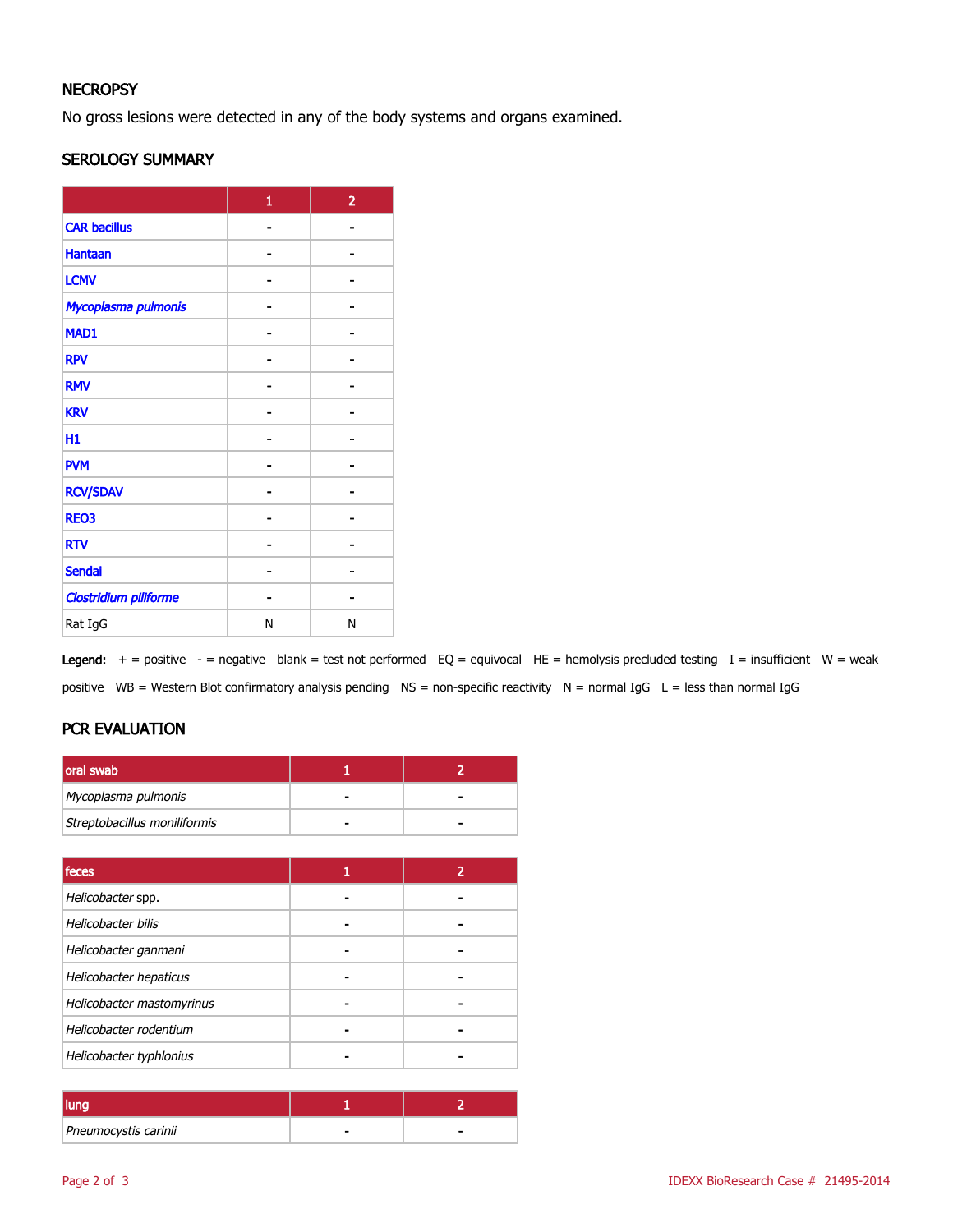Legend:  $+$  = positive  $-$  = negative id:id = pooled sample range id+id+id = non-range pooled sample NT or blank = no test performed wps = weak positive

Comments: All samples are first tested by the Helicobacter spp. PCR assay which is a generic Helicobacter PCR assay that detects all bacteria in the Helicobacter genus. Samples testing negative on this assay are reported negative for Helicobacter spp. and all species-specific helicobacters. Samples testing positive on the Helicobacter spp. assay are retested with the Helicobacter spp. assay and tested with the species-specific helicobacter PCR assays.

#### **PARASITOLOGY**

| parasites |  |
|-----------|--|

## **MICROBIOLOGY**

| <b>cecum</b>          |  |
|-----------------------|--|
| Klebsiella oxytoca    |  |
| Klebsiella pneumoniae |  |
| Salmonella enterica   |  |

| nasopharynx                                 |  |
|---------------------------------------------|--|
| Corynebacterium kutscheri                   |  |
| Pasteurella multocida                       |  |
| Pasteurella pneumotropica                   |  |
| Pasteurella pneumotropica<br>biotype Heyl   |  |
| Pasteurella pneumotropica<br>biotype Jawetz |  |
| Streptococcus pneumoniae                    |  |

Legend:  $+$  = agent recovered - = agent not recovered blank = test not performed  $n = no$  growth  $p =$  Proteus overgrowth, which may interfere with the identification of other bacteria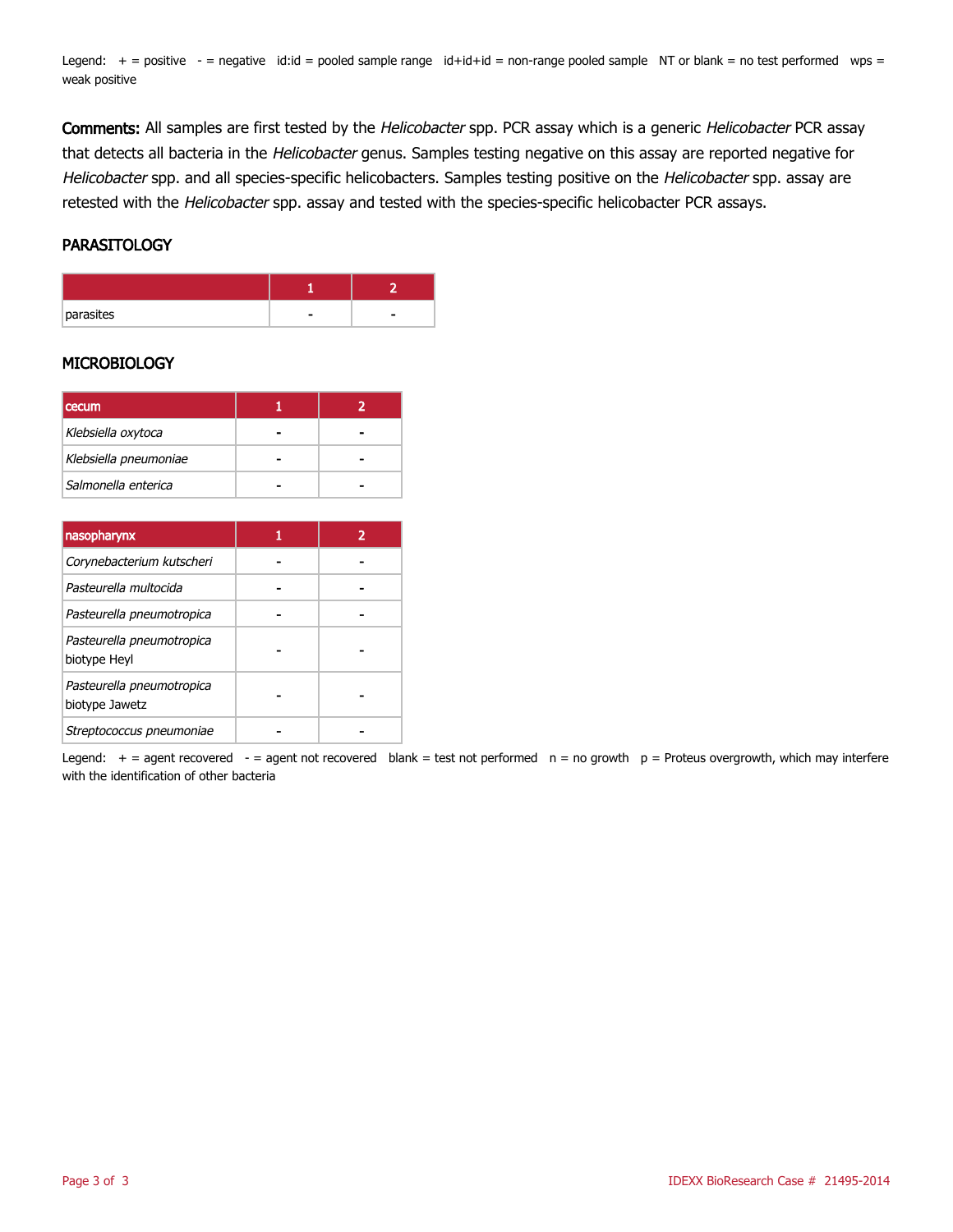

4011 Discovery Drive, Columbia, MO 65201

1-800-669-0825 1-573-499-5700

idexx-radil@idexx.com www.idexxbioresearch.com

#### IDEXX BioResearch Case # 21491-2014 Received: 9/2/2014

# Completed: 9/4/2014

Submitted By **Sentinels** University of Missouri-RCA Columbia, MO 65201

Phone: 573-884-7970 Email: franklinc@missouri.edu; bethunec@missouri.edu; goerndta@missouri.edu; watermanjd@missouri.edu

Purchase Order #: DK993

## Specimen Description

Species: rat Description: Swabs Number of Specimens/Animals: 2

Building/Facility: W114

| <b>Client ID</b> | <b>Addl ID</b> | <b>Investigator</b> | Room # | <b>Rack</b> |
|------------------|----------------|---------------------|--------|-------------|
| E                | Rats           | Bryda               | W114   |             |
| F                | Rats           | Bryda               | W114   |             |

Services/Tests Performed: Fur Mite - PCR

General Comments: CB: Swabs for quarterly fur mite PCR. E is rack 1 and F is rack 2.Located at Customer Service.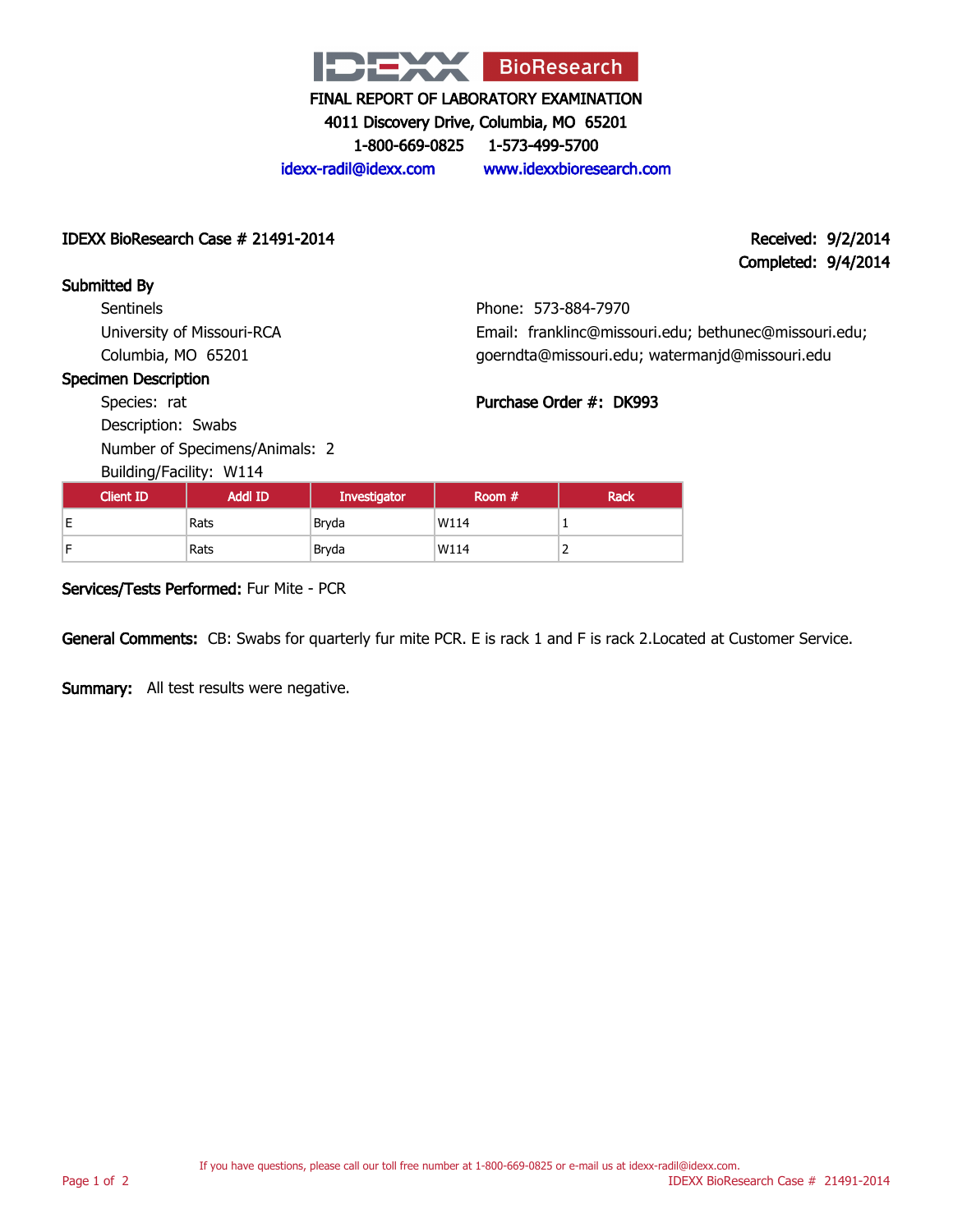## PCR EVALUATION

| skin swab        |                |
|------------------|----------------|
| Myocoptes        |                |
| Radfordia/Myobia | $\blacksquare$ |

Legend:  $+$  = positive  $-$  = negative id:id = pooled sample range id+id+id = non-range pooled sample NT or blank = no test performed wps = weak positive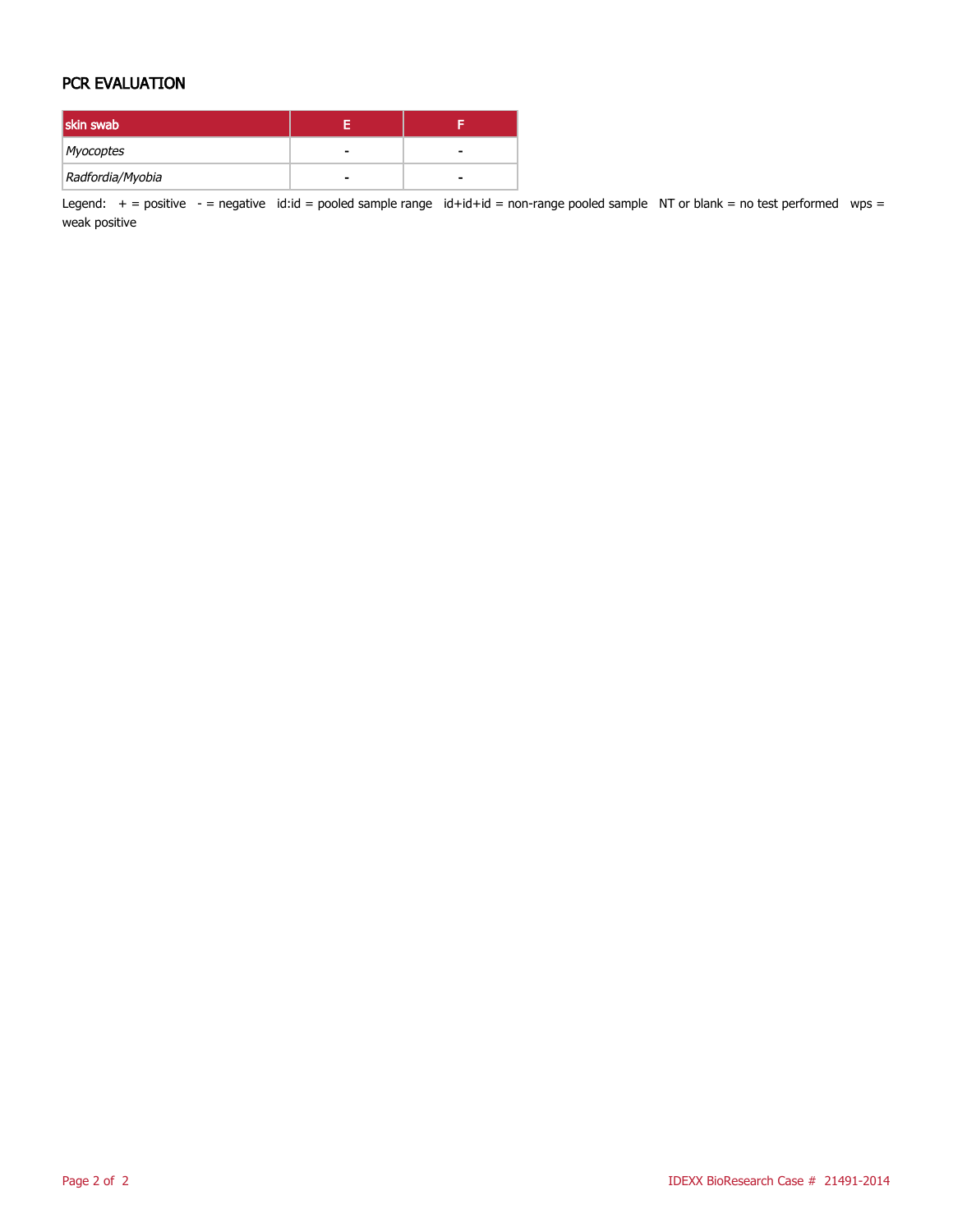

4011 Discovery Drive, Columbia, MO 65201

1-800-669-0825 1-573-499-5700

idexx-radil@idexx.com www.idexxbioresearch.com

#### IDEXX BioResearch Case # 21489-2014 Received: 9/2/2014

Completed: 9/4/2014

Submitted By **Sentinels** University of Missouri-RCA Columbia, MO 65201

Phone: 573-884-7970 Email: franklinc@missouri.edu; bethunec@missouri.edu; goerndta@missouri.edu; watermanjd@missouri.edu

Purchase Order #: DK993 and DK023

## Specimen Description

Species: mouse/rat Description: Swabs Number of Specimens/Animals: 2

Building/Facility: W113

| <b>Client ID</b> | <b>Addl ID</b> | <b>Investigator</b> | Room # | <b>Rack</b> |
|------------------|----------------|---------------------|--------|-------------|
| А                | Rats           | Bryda               | W113   |             |
| B                | Mice           | Bryda               | W113   | $2 - 6$     |

Services/Tests Performed: Fur Mite - PCR

General Comments: CB: Swabs for quarterly fur mite PCR. A for rats and B for mouse.Located at Customer Service.